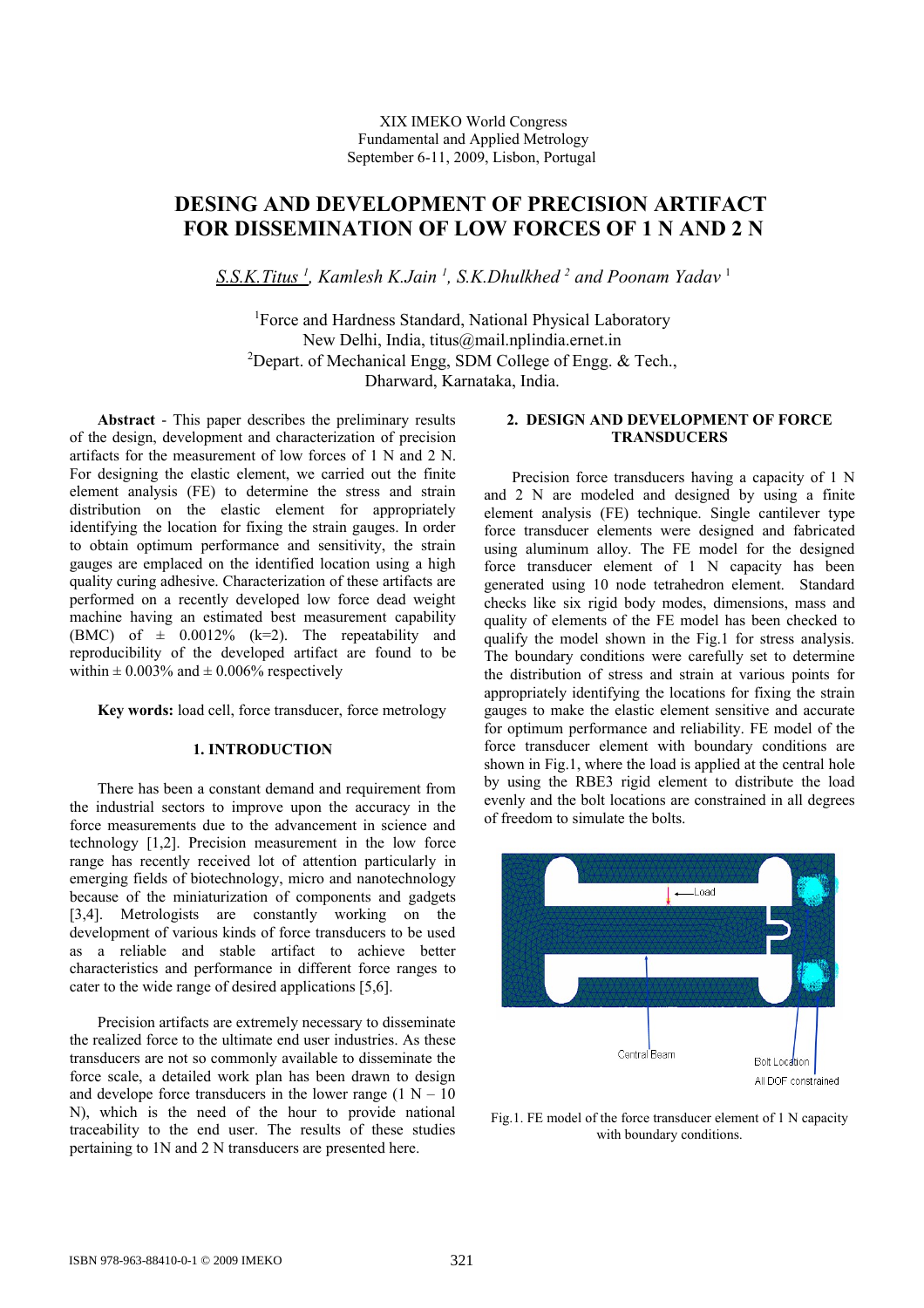Linear static analysis has been performed on the model at different load steps, from 10 gms to 150 gms with an incremental load step of 10 gms as depicted in Fig. 2, to understand the deformation and the stress distributions in the designed artifact element.



**Dispalcement Vs Load** 

Fig. 2. The plot for displacement with load for 1 N transducer element.

It can be seen from the Fig. 2 that the deflection is linear up to the tested loading range of 150 gms and the maximum deflection and stress observed in the element are 0.169 mm and 15.5 MPa respectively. As the design of the load is governed by stiffness and the allowable stress limit for aluminum alloy Al2014-T6 is 480 MPa, the stress induced in the load cell will be very less and well within the limits of the scope for which it is designed. In order to understand the FE analysis better, the observed deformation and stress distribution of the force transducer element at its maximum load step (150 gms) is included in Fig. 3. Similar FE analysis was carried out on the designed and fabricated 2 N force transducer element and is not detailed here.



Deformation 0.169 mm



von-Mises stress 15.5 MPa

Fig. 3. Deformation and stress in the load cell at 150 gms.

After having identified the locations for the emplacement of strain gauges on the transducer elements, foil type strain gauges were carefully pasted on the thoroughly polished and cleaned surfaces at the identified locations on the elastic elements. These foil type strain gauges were procured from HBM, Germany having a resistance of 300  $\Omega$  and gauge factor of 2.04 compatible to the elastic element material. The strain gauges were properly bonded using a high quality hot curing adhesive, supplied by HBM, Germany, compatible to the grid backing material. For maintaining uniform thickness of adhesive and to make the strain gauges free from any air trap, pressure regulated clamps were employed. After the curing and post curing of the strain gauges, electrical connections were made in the wheatstone bridge configuration to obtain a full scale output of 2 mV/V. Finally, the strain gauges were properly sealed with a coating material and the elastic element was then housed in a metallic shell to protect it from the external environmental disturbances.

# **3. CHARACTERIZATION OF THE FORCE TRANSDUCERS**

The metrological characterization of the 1 N and 2 N force transducers (artifacts) were performed on the fully automated low force dead weight machine [2,7] using a calibration procedure NPL -02C broadly based on ISO 376: 2004 [8]. The force transducers were carefully placed on an adjustable cross head of the dead weight force machine and connected to a high resolution indicator (model DK-38, HBM, Germany) interfaced with a computer through GPIB cord for automatically measuring its output signal. Calibration of these 1 N and 2 N force transducers were carried out by applying series of calibration forces through a self-aligning compression pads. At 0° position, the force transducer was preloaded three times to its maximum capacity and two series of forces with increasing values were applied without disturbing the load cells. Further, at 120° and 240° positions, the transducers were preloaded once and one series of forces with increasing and decreasing values were applied. Measurements are made at